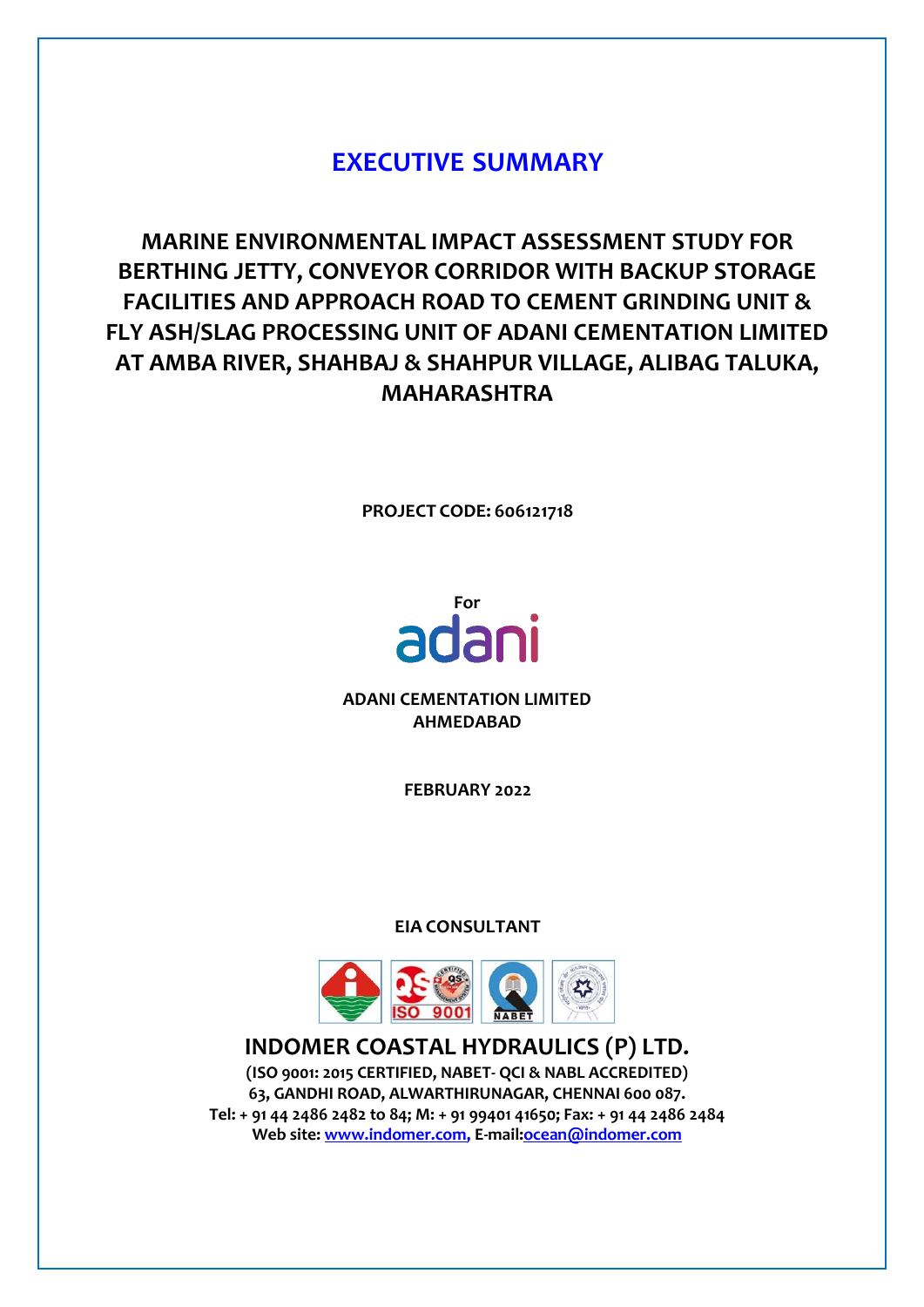#### **EXECUTIVE SUMMARY**

#### **E.1. Introduction**

Adani Cementation Limited (ACL), Ahmedabad is wholly owned subsidiary of Adani Enterprises Limited (AEL) created on 6<sup>th</sup> December 2016, Adani has grown to become a global integrated infrastructure player with businesses in key industry verticals - Resources, Logistics, Energy and Agro. Adani group has rich and extensive experience of liaison with government agencies,import, funding etc. With this track record of the organization in tying up finances, flow of funds will not pose any problem for implementation of the proposed project of its cement division. Adani Cementation Ltd., (ACL) has been formed for development of number of Cement Projects such as Integrated Cement Plant, Grinding Units, Bulk Terminals and Limestone Mine. ACL could reduce the gap in supply and to compete with current producers to increase the market share in these areas through its low cost of production and reduced transport cost.

Adani Cementation Limited (ACL) has proposed to setup Berthing Jetty, Conveyor Corridor and Approach Road to cater traffic load of 5 Million MTPA capacity proposed (Greenfield Cement Grinding Unit with Production Capacity of 4.5 Million Metric Tons per Annum (MMTPA) and 0.5 Million Metric Tons per Annum (MMTPA) Fly ash/ Slag Processing Unit) along Amba River at village Shahbaj and Shahpur, Taluka Alibag, District Raigad, Maharashtra. The proposed Jetty and its associated facilities is classified as Category 'A' Project under category 7(e) as per Environment Impact Assessment (EIA) Notification dated 14th September 2006, MoEF&CC. This project needs environment clearance from MoEF&CC. The estimated capital cost of the project is around Rs. 172 Crores.

As per the Coastal Regulation Zone (CRZ) Notification 2011, Section 1 (i) & (ii) and its subsequent amendments, setting up/expansion of any industry, operations or processes and manufacture or handling within 500 m on the landward side along the sea front from the High Tide Line (HTL) and land area between HTL to 100 m or width of the creek whichever is less on the landward side along the tidal influenced water bodies that are connected to the sea and the distance up to which salinity concentration of 5 parts per thousand (ppt) measured during the driest period of the year requires prior CRZ clearance before commencing onsite activities.

As per Coastal Regulation Zone Notification, 2011 the project area falls under CRZ – IA (Mangroves and 50m Buffer from Mangroves), CRZ – III (Rural) and CRZ – IVB (Creek). The development of berthing jetty, conveyor corridor with its associated storage as well as backup facilities and approach road are permissible activity as per CRZ Notification 2011, Section 3 (i) (a).

The EIA study has been conducted according to the TOR obtained from MoEF&CC vide [Proposal No. IA/MH/MIS/81470/2018] [F.No. 10-77/2018-IA-III] dated, 13th December 2018 and amendment on 09.10.2019 (for inclusion of forest area) as well as on 06.12.2021 (for change in associated grinding unit project). The baseline data at the project region has been collected during Pre-monsoon (March – April 2018), Post monsoon (September – October 2018) and in November 2021. The EIA report comprises of baseline data on seawater, seabed sediment quality and marine ecology and biodiversity.

#### **E.2. Project Description**

*Location:* The proposed project site is about 17 km upstream from the mouth of Amba River. Amba River joins the sea between Revas on southern side and Karanja on the northern side. The proposed jetty, conveyor corridor with backup storage facilities and approach road falls at around 470 m north to proposed Cement Grinding Plant & Fly ash/ Slag Processing Unit and southern bank of Amba River at Shahbaj & Shahpur village, Alibag Taluka, Raigad District, Maharashtra. Pen is the nearest town located at a distance of 8 km from the proposed project site. The proposed plant site is adjacent to the backyard / stackyard of PNP Port and lies northwest of the PNP Maritime Services Pvt. Ltd., operating a multipurpose port.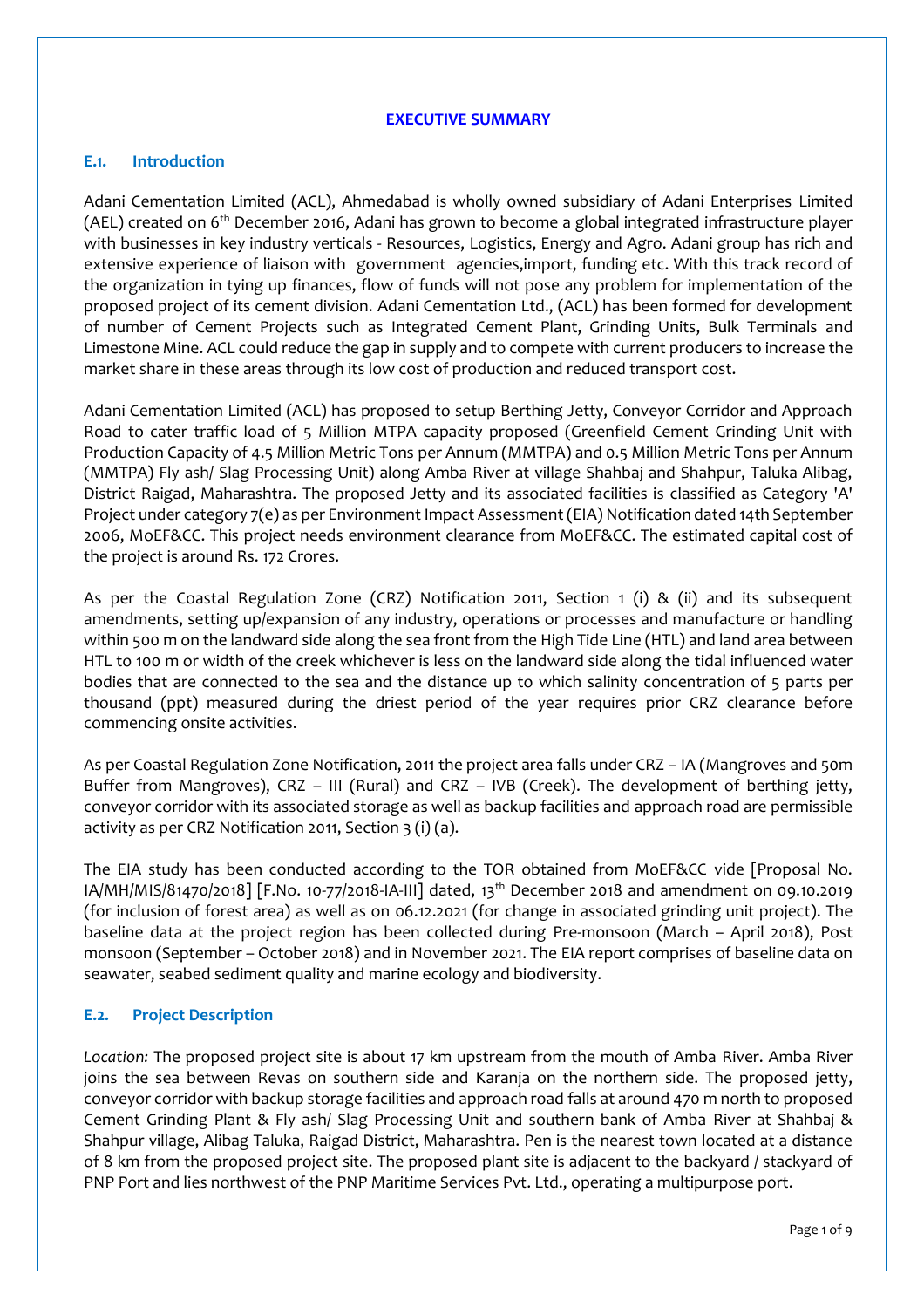The proposed berthing jetty, conveyor corridor with approach trestle and backup facilities will be on the northern side of the PNP Port. Dharamtar JSW Port located on the opposite bank of the Amba River. The JSW steel Ltd., is also located on the northern bank of Amba River about 1 km upstream of the proposed site.

The proposed project location is well connected by road and rail. It is accessible by road and is about 80 km south of Mumbai. The Pen – Alibag National Highway NH 166A passes at approximately 1.5 km on the south from the proposed location. The nearest railway station is *Pen* station located approximately 8 km northeast of the proposed location. The nearest major port is in Mumbai at a distance of 28 km northwest of the proposed location. The nearest airport is in Mumbai at 86 km northwest of the proposed location. The proposed berthing jetty, conveyor corridor with backup facility and approach road will have potential to handle up to 5 Million MTPA of Cement, Fly ash, slag, Clinker, Coal & AFR.

# **Proposed facilities**

It is proposed that the port facilities shall be developed commensurate with traffic growth. Salient features are described below:

- Berthing jetty (Trestle type) with related utilities and amenities
- Jetty will have four barge berths having total length of 620 m and 35 m wide with mechanized handling system
- Unloading mechanism at jetty: self-discharging vessel/ mechanised unloading
- Proposed berthing facilities are likely to handle various cargo
- Cargo handling capacity 5 Million MTPA
- Type of vessel Barges / small bulk carriers up to 8000 DWT
- Approx. 435 m long of conveyor corridor with service road and conveyor system laid over approach trestle connecting from jetty to cement grinding plant
- Dredging in berth pocket area
- Disposal of dredge spoil
- The depth in the channel will be about  $(-)$  5.3 m after completion of dredging
- Approach road at entrance of the plant from the existing Zilla Parishad road
- Incremental supporting Infrastructure
- Backup storage facility area development
- Truck parking area
- Greenbelt / Plantation and open area
- Support backup infrastructure for operations and maintenance of the proposed facility (Water, Power, Buildings, utilities and amenities including Fire Fighting, safety and security systems and environment protection measures).

# **E.3. Description of Environment**

The marine environment of the project region has been studied for the evaluation of baseline information as per the norms stipulated in the EIA notification 2006. Based on the initial TOR obtained in 2018, the baseline data collection was carried out for two seasons during Pre-monsoon (March – April 2018) and Post monsoon (September – October 2018). However, with the subsequent amendment in TOR (2019 and 2021) and to meet the validity of baseline data as per MoEF&CC O.M. dated 29.08.2017, the field baseline data were once again collected in November 2021. The samples of seawater, seabed sediment samples and biological parameters were collected covering a stretch of 25 km in the Amba River at 10 stations: three at open sea / river mouth and seven at Amba River.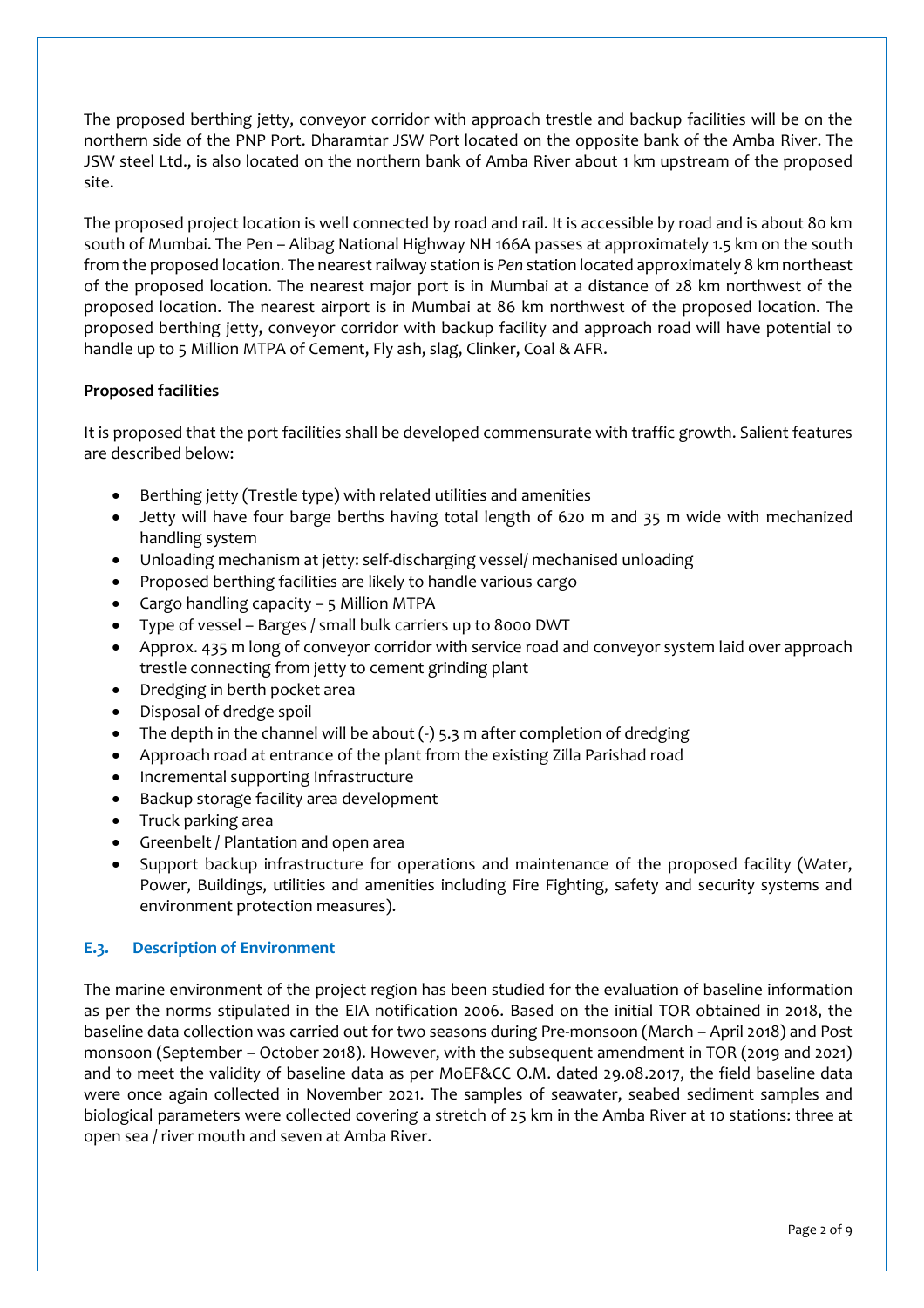In addition, baseline data of other Environmental parameters (studied during post-monsoon season from October to December 2021) within 10km radius study area from proposed project sites discussed in EIA Report of interlinked adjoining "Cement Grinding Plant and Fly ash / Slag Processing Unit" project prepared by M/s J.M. Envirotech Pvt. Ltd., (JMEPL) Gurgaon as per TOR issued by MOEFCC vide letter no. IA-J-11011/261/2021-IA-II (I) dated  $25<sup>th</sup>$  August, 2021 are also considered for analysis.

# **Marine EIA Study**

Water quality: Water samples were collected from 10 locations to understand the quality of water in the project region. Water quality parameters such as DO, BOD and nutrients indicate range pertaining to estuarine waters. Levels of heavy metals also indicate the water in the study area is free from pollution.

Sediment quality: Sediments in the project region is dominated by clay. The heavy metal concentration in the sediment showed low values in the study area. It indicates that there is no accumulation of pollutants in the sediment samples. The proposed site is free from any sediment pollution.

Phytoplankton: The average primary productivity in the study area was 381 mgC/m<sup>3</sup>/day and number of phytoplankton taxa recorded varied from 26 to 37 species.

Zooplankton: Zooplankton population analysis at various stations showed that their numerical abundance varied from 64178 to 98039 nos./100 m<sup>3</sup>. The species composition fluctuated from 26 to 31 species.

Benthos: The numerical abundance of the subtidal benthic fauna varied between 225 to 1040 nos./m<sup>2</sup>. The intertidal faunal population mainly consisted of Polychaete worms, crustaceans, and molluscan.

Fisheries: There are 34 fishing villages with 4588 fishing families in Alibag Taluka. The total population engaged in fishing is 7732. All these fishing villages are placed at more or less equal distance from each other, along the coast of Alibag. The fishing is the major activity of villagers living along the banks of the Amba River. It is reported that majority of the fishes captured are the major carps Cirrhina mrigala, Catla catla, Labeo rohita and catfishes, murrels, Barbus, Hilsa ilisha, Mullets, crabs, prawns, and shrimps.

Mangroves: Dharamtar Creek is the confluence of Amba River, Patalganga River and Karanja Creek with an opening at the southern side of Mumbai harbour. The creek is substantially crisscrossed with many subcreeks and channels. The Amba River forms a major estuarine system of Dharamtar creek. The Amba Estuary opens into Dharamtar Creek and latter joins the Thane Creek-Mumbai harbour complex. Based on the study conducted at the project site, the dominant mangrove species identified are: *Avicennia marina, Rhizophora mucronate, Sonneratia alba* and *Acanthus ilicifolius.* The likely mangrove area to be affected due to the proposed development of approach trestle with service road is 320 m<sup>2</sup>. However, compensatory mangrove afforestation will be taken up in consultation with the Forest Department, Government of Maharashtra.

# **Terrestrial EIA Study**

Ambient Air Quality: It has monitored at eight locations in the study area on 24 hourly bases. The concentration of PM<sub>2.5</sub> varies between 27.1 µg/m<sup>3</sup> (at Village Vadkhale Naka) to 55.2 µg/m<sup>3</sup> (at Sampling Location – 1 & Near JSW Plant Site) and the concentration of PM<sub>10</sub> varied between 51.3 µg/m<sup>3</sup> (at Village Devali) to 91.9 µg/m<sup>3</sup> (at Near JSW Plant Site), the concentrations of NOx and SO2 were found to be in range of 12.4 µg/m<sup>3</sup> (at Village Devali) to 32.5 µg/m<sup>3</sup> (at Near JSW Plant Site) and 6.33 µg/m<sup>3</sup> (at Village Vadkhale Naka) to 13.9 µg/m<sup>3</sup> (at Near JSW Plant Site) respectively. CO concentration was found to be maximum 0.93 mg/m<sup>3</sup>(at Near JSW Plant Site) & minimum 0.52 mg/m<sup>3</sup> (at Village Devali).

Ambient Noise Levels: It is measured at eight locations around the project site. Noise levels vary from 51.1 Leq dB to 65.4 Leq dB (A) during daytime and from 42.0 Leq dB to 61.2 Leq dB (A) during nighttime.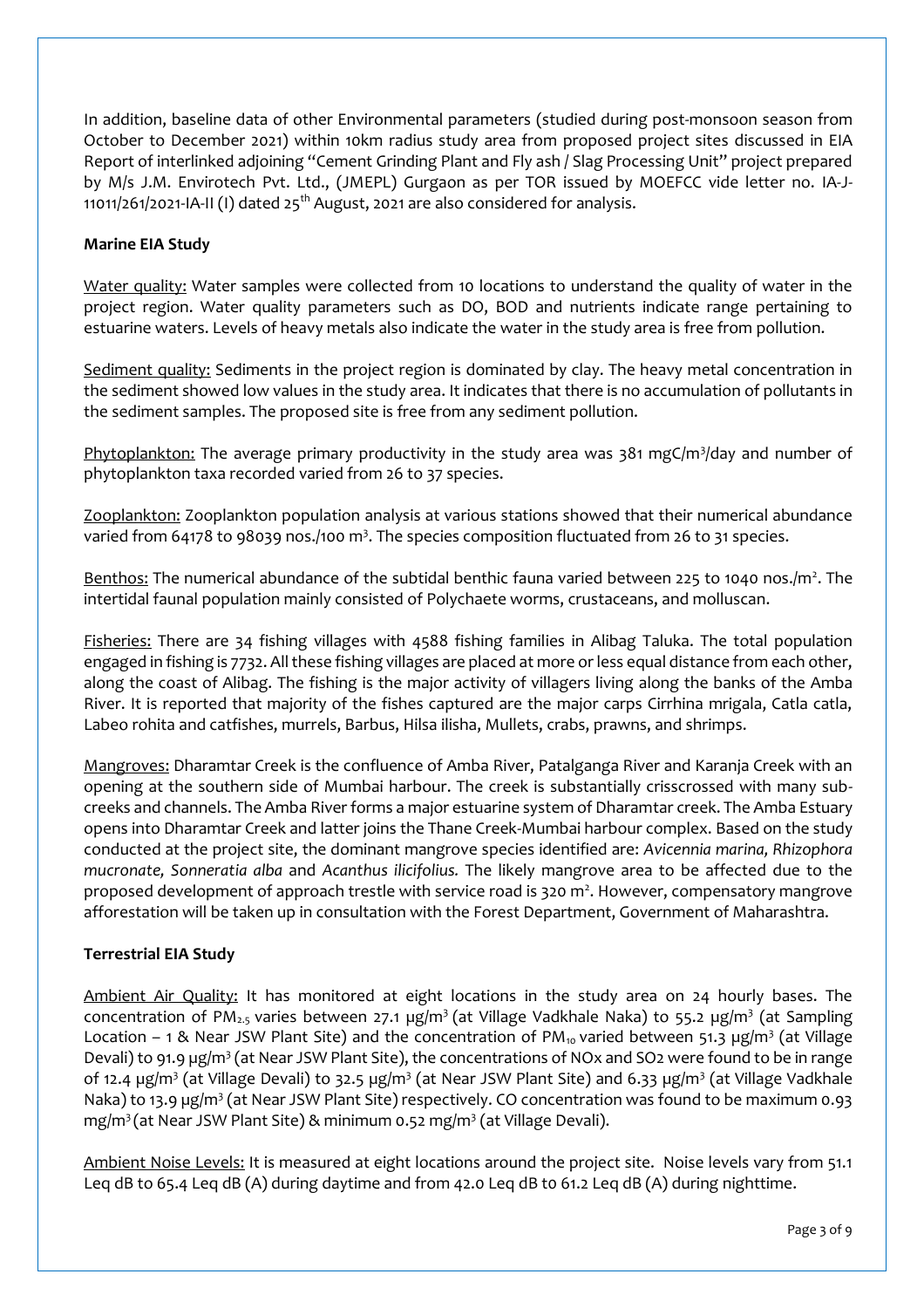Water Quality: There are two surface water bodies present in the study area, where pH varies from 7.16 to 7.95, Total hardness (79.20 to 985.05 mg/l), Total dissolved solids (168.0 to 3882mg/l), total alkalinity (66.50 to 641.25 mg/l) and conductivity (274 to 6054 µS/cm). The ground water analysis for all the eight sampling stations shows that pH varies from 6.61 to 7.39, Total hardness varies from 55.55 mg/l to 584.10 mg/l, Total dissolved solids vary from 86 mg/l to 936 mg/l.

Soil Quality: Samples collected from eight locations and the analysis results show that soil is neutral to slightly alkaline in nature; pH ranging from 6.80 to7.92 with organic matter from 0.6 % to 1.5 % and Organic carbon varies from 0.34 % to 0.87%. Soil texture is Clay loam to silt loam. Total nitrogen ranges from 112.5 kg/ha to 205.5 kg/ha, indicates that nitrogen is in better amount in this soil; Phosphorous is present in the range of 38.80 kg/ha to 256.6 kg/ha which is in more than sufficient amount. Also, Potassium is found to be ranging from 161.6 kg/ha to 392 kg/ha which is present in more than sufficient amount in soil.

# **Biological Environment (Flora & Fauna)**

Floral Diversity: Total of 60 species of trees, 30 species of shrubs, 38 species of Herbs & 23 types of climbers and 23 mangrove & mangrove associates were recorded based on primary observation as well as based on information collected from the secondary data within the 10 Km study area.

Faunal Diversity: Among fauna, total of 14 species of mammals, 13 species of Reptiles, 4 species of amphibians and 66 avifaunal species were recorded in the 10 km study area.

Socio-Economic Environment: The population as per 2011 Census records is 163447 (for 10 km radius). Scheduled Caste population of the study area is 3619 and Scheduled Tribe is 14481. Literacy rate of the area is 61.55% & sex ratio of the area is 980 (females per 1000 males). Population of the workers engaged in occupation is 73855. Out of the total population; 55036 persons are main workers, 18819 persons are marginal workers and remaining 89592 persons are considered as non-workers.

# **E.4. Impact Assessment and Mitigation Measures**

The proposed project is the construction of berthing jetty with conveyor corridor and backup facilities at Shahbaj and Shahpur village, Alibag Taluka in Raigad district, Maharashtra. Anticipated impacts due to the activities during construction and operation phases of the Jetty will have moderate and marginal impacts on marine & terrestrial environment. The magnitude of adverse impact will be minimum if appropriate mitigation measures are implemented. Overall, there are no negative impacts on historic/ cultural heritage. Nevertheless, the proposed project would bring positive impact on land use, people, their living and the economic development of the state.

| SI.<br>No.   | Activity              | Impact                                                                                                                                                                                                                                                                                                              | Mitigation                                                                                                                                                                                                                                                                                                                                                                                                                                                                                            |  |
|--------------|-----------------------|---------------------------------------------------------------------------------------------------------------------------------------------------------------------------------------------------------------------------------------------------------------------------------------------------------------------|-------------------------------------------------------------------------------------------------------------------------------------------------------------------------------------------------------------------------------------------------------------------------------------------------------------------------------------------------------------------------------------------------------------------------------------------------------------------------------------------------------|--|
| $\mathbf{1}$ | Construction of jetty | Construction of piles may<br>cause minimal obstruction to<br>the water flow in the site.<br>Impact on water quality will be<br>negligible though some<br>turbidity will be created.<br>However, bottom fauna will be<br>affected to some extent.<br>Fisheries: The project area is a<br>low intensity fishing zone. | The clean, efficient, and aesthetic<br>construction techniques have to be<br>adopted for the construction of piles. The<br>technique adopted should not stir up the<br>bed material in the water body.<br>Measures will be taken to avoid dropping or<br>dumping any material including the<br>excavated material in the water body or<br>mangrove area. Movement of men,<br>materials and machinery and other<br>construction activities shall not cause<br>damage to the mangroves in the vicinity. |  |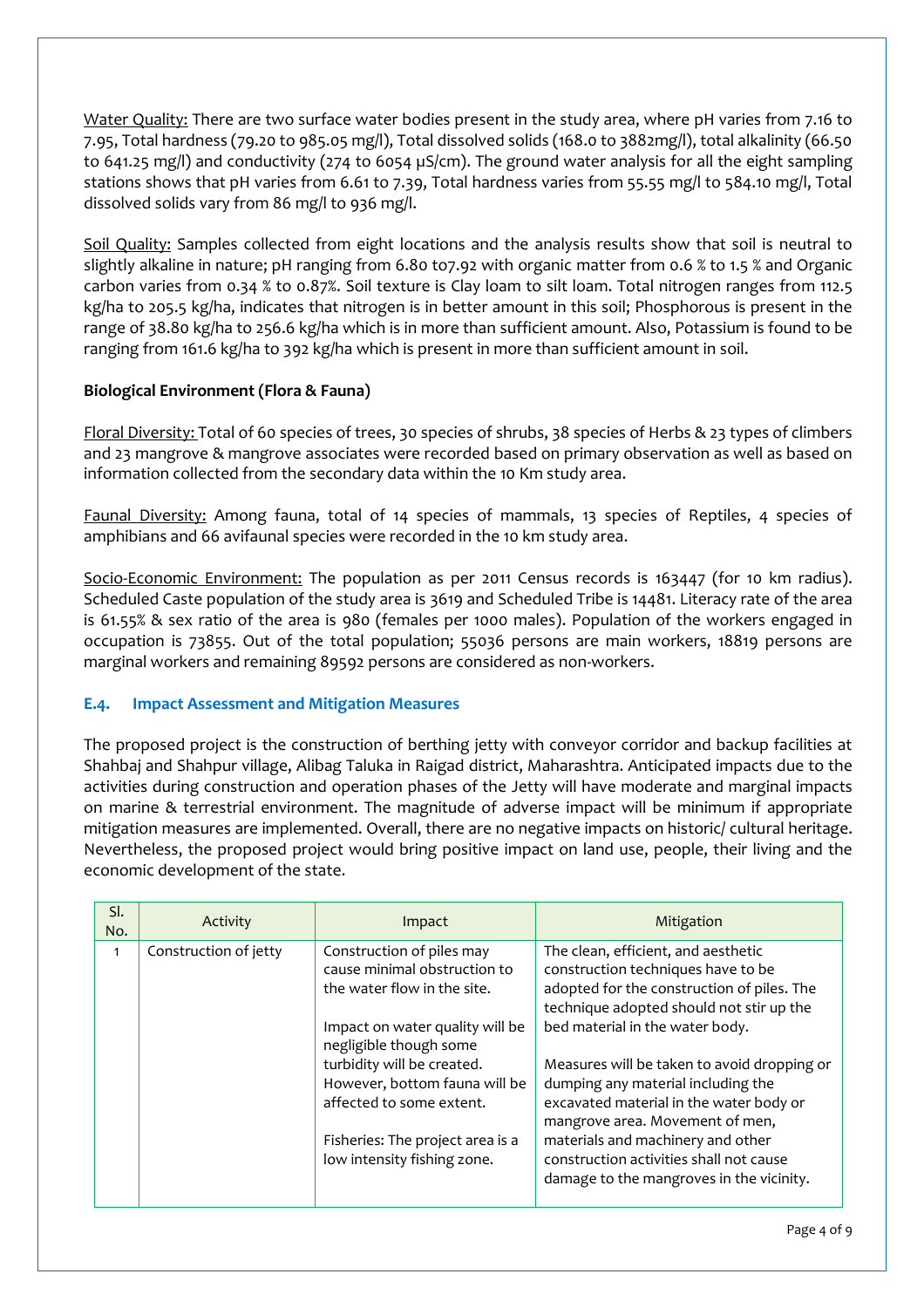| SI.<br>No.              | Activity                                                                                                                             | Impact                                                                                                                                                                                                                                                                                                                                                                                                                                                                                                                                                                                                                                                     | Mitigation                                                                                                                                                                                                                                                                                                                                                                                                                                                                                                                                                                                                                                                                                                                                                                                                                                                             |  |
|-------------------------|--------------------------------------------------------------------------------------------------------------------------------------|------------------------------------------------------------------------------------------------------------------------------------------------------------------------------------------------------------------------------------------------------------------------------------------------------------------------------------------------------------------------------------------------------------------------------------------------------------------------------------------------------------------------------------------------------------------------------------------------------------------------------------------------------------|------------------------------------------------------------------------------------------------------------------------------------------------------------------------------------------------------------------------------------------------------------------------------------------------------------------------------------------------------------------------------------------------------------------------------------------------------------------------------------------------------------------------------------------------------------------------------------------------------------------------------------------------------------------------------------------------------------------------------------------------------------------------------------------------------------------------------------------------------------------------|--|
| $\overline{2}$          | Dredging                                                                                                                             | Dredging in the jetty pocket<br>area may cause some loss of<br>the benthic fauna. But it will<br>be a temporary feature.<br>Recolonization will take place<br>rapidly.                                                                                                                                                                                                                                                                                                                                                                                                                                                                                     | Appropriate dredging scheme causing least<br>disturbance must be adopted to minimise<br>the impact.<br>The dredged material either will be utilized<br>for the reclamation on the plant site or<br>properly disposed offshore beyond 30 m<br>water depth in the open sea.                                                                                                                                                                                                                                                                                                                                                                                                                                                                                                                                                                                              |  |
| $\overline{\mathbf{3}}$ | Conveyor corridor with<br>approach trestle<br>for<br>service road & conveyor<br>system from the jetty to<br>the storage site & Plant | Some mangroves in the<br>conveyor corridor and<br>approach road area will be<br>affected.                                                                                                                                                                                                                                                                                                                                                                                                                                                                                                                                                                  | It is suggested to undertake a<br>compensatory mangrove afforestation<br>programme in association with the Forest<br>Department on a suitable location near to<br>the proposed project area in the intertidal<br>region.<br>Movement of men, materials and machinery<br>and other construction activities shall not<br>cause damage to the mangroves in the<br>surrounding area.<br>A comprehensive mangrove management<br>plan will be in place.<br>All safety standards and code of practice<br>should be followed in selection and design<br>of the conveyors (IS 11592: 2000 or any<br>other) as well as during construction.                                                                                                                                                                                                                                      |  |
| $\overline{4}$          | <b>Operation Phase</b>                                                                                                               | Since the jetty is a trestle jetty,<br>the water flow will not be<br>obstructed or diverted.<br>The jetty after construction<br>can cause some alterations in<br>the existing pattern of water<br>flow around it.<br>No impact on aquatic<br>biological environment is<br>anticipated. However, if the<br>cargo while unloading<br>/transferring is dropped<br>/spilled in the water body, it<br>may cause some impact on the<br>water quality and biological<br>environment.<br>Jetty area will not be available<br>as fishing area.<br>Conveyor system can cause<br>safety problems. If any<br>material moved is dropped or<br>spilled from the conveyor | Proper technology should be adopted, and<br>utmost care must be taken to avoid<br>dropping or releasing the material /cargo in<br>the water body and mangrove areas while<br>unloading / transferring /moving.<br>No waste of any kind will be dumped in the<br>water body or mangrove area either from<br>the onshore facilities or the vessels.<br>An oil spill contingency plan with necessary<br>equipment will be in place.<br>Necessary safety procedures should be<br>followed to minimize the impact of risk<br>involved during the operational stage.<br>Conveyor track should be enclosed to avoid<br>any spill of material and to cover the<br>material from the disturbance due to wind<br>and rain.<br>All conveyor safety standards (IS 14188,<br>1994 and any other) should be followed in<br>the facilities for maintenance of the<br>conveyor system. |  |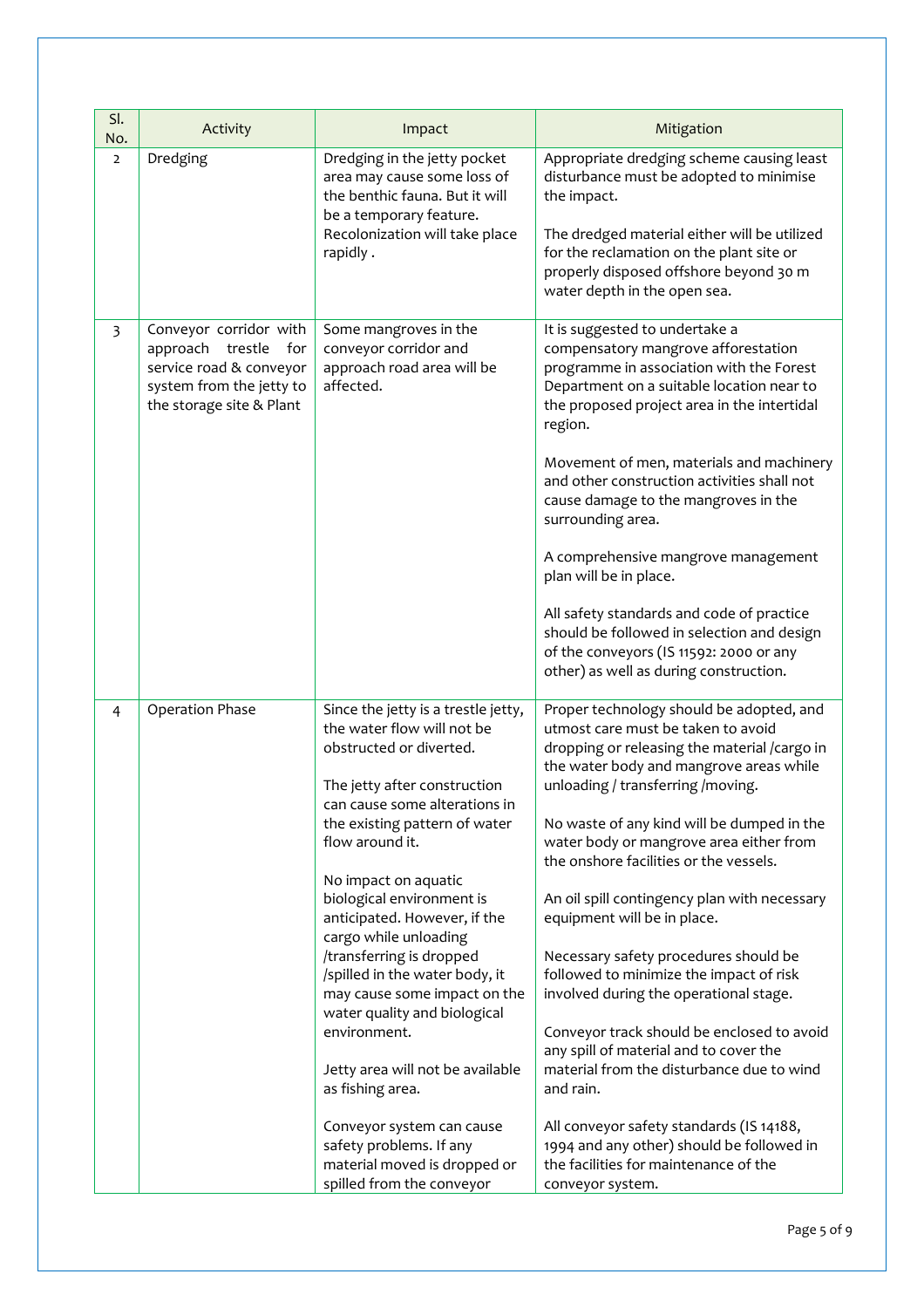| SI.<br>No.     | Activity                                                                                                                                                                                                                                                                                                                                                                           | Impact                                                                                                                                                                                                                          | Mitigation                                                                                                                                                                                                                                                                                                                                                                                                                                                                                      |  |  |  |
|----------------|------------------------------------------------------------------------------------------------------------------------------------------------------------------------------------------------------------------------------------------------------------------------------------------------------------------------------------------------------------------------------------|---------------------------------------------------------------------------------------------------------------------------------------------------------------------------------------------------------------------------------|-------------------------------------------------------------------------------------------------------------------------------------------------------------------------------------------------------------------------------------------------------------------------------------------------------------------------------------------------------------------------------------------------------------------------------------------------------------------------------------------------|--|--|--|
|                |                                                                                                                                                                                                                                                                                                                                                                                    | system can impact the ground<br>flora especially the mangroves<br>underneath.                                                                                                                                                   |                                                                                                                                                                                                                                                                                                                                                                                                                                                                                                 |  |  |  |
| 5              | All activities                                                                                                                                                                                                                                                                                                                                                                     | Mangroves: Mangroves exist in<br>the intertidal region of the<br>project area.<br>Some mangroves in the areas<br>of the conveyor corridor and<br>approach road will be affected<br>by the construction.                         | Stage I forest clearance for diversion of<br>Mangrove Forest has been obtained. It is<br>suggested to undertake compensatory<br>afforestation in association with the<br>Maharashtra Forest Department on a<br>suitable place near the project area. A<br>comprehensive mangrove management<br>plan will be in place for conservation and<br>protection of mangroves.                                                                                                                           |  |  |  |
| 6              |                                                                                                                                                                                                                                                                                                                                                                                    | Ecologically Sensitive Areas / Protected Areas / Endangered Species                                                                                                                                                             |                                                                                                                                                                                                                                                                                                                                                                                                                                                                                                 |  |  |  |
|                | There are no Ecologically Sensitive Areas in the project region other than the mangroves.<br>$\bullet$<br>There are no seaweeds, seagrass, corals, turtle nesting, found or reported in the area.<br>$\bullet$<br>There are no specific endangered species in the Amba River.<br>$\bullet$<br>There are no protected areas in the project region within 15 km radius.<br>$\bullet$ |                                                                                                                                                                                                                                 |                                                                                                                                                                                                                                                                                                                                                                                                                                                                                                 |  |  |  |
| $\overline{7}$ | Transportation of<br>Clinker and other raw<br>materials by road                                                                                                                                                                                                                                                                                                                    | Increase in the fugitive dust<br>concentration in the ambient<br>air which will affect the biotic<br>environment                                                                                                                | • Use of PUC Certified vehicles<br>• Vehicles to be covered with tarpaulin and<br>not overloaded<br>Speed limit to be maintained<br>Paved road in plant premises.                                                                                                                                                                                                                                                                                                                               |  |  |  |
| 8              | Material storage and<br>handling                                                                                                                                                                                                                                                                                                                                                   | Increase in the fugitive dust<br>٠<br>concentration<br>in<br>the<br>ambient air<br>affected<br>Workers<br>by<br>٠<br>respiratory diseases due to<br>working in the high dust-<br>zone area                                      | Clinker, Cement and Fly Ash stored in<br>silos.<br>Covered yard for storage of Gypsum.<br>Fly ash received through closed bulkers &<br>$\bullet$<br>fed into Silo through pneumatic system.<br>Personal Protective Equipment to the<br>workers.                                                                                                                                                                                                                                                 |  |  |  |
| 9              | Cement Mill                                                                                                                                                                                                                                                                                                                                                                        | Particulate<br>in<br>Increase<br>٠<br>Matter and fugitive dust<br>concentration<br>in<br>air<br>environment<br>Increase in noise levels near<br>п<br>source generation<br>Hearing impairments<br>٠<br>Other health effects<br>٠ | Installation of Bag House with cement<br>mill stack.<br>Better maintenance of pollution control<br>equipment like Bag Filters and Bag House<br>etc.<br>Development of greenbelt / plantation all<br>$\bullet$<br>along the plant boundary.<br>Earmuffs/ Earplugs to persons working in<br>high noise zone.<br>Proper lubrication & maintenance of<br>machinery<br>Development of greenbelt / plantation<br>within the plant premises<br>Periodic Occupational Health Surveillance<br>of worker. |  |  |  |
| 10             | Cement Packing<br>& Dispatch                                                                                                                                                                                                                                                                                                                                                       | Area source - Increase in<br>fugitive dust concentration<br>in air environment<br><b>Respiratory Diseases</b>                                                                                                                   | $\bullet$<br>Dust extraction arrangement<br>Spilled cement collected and recycled<br>Installation of Bag Filters at transfer<br>points<br>Development of greenbelt                                                                                                                                                                                                                                                                                                                              |  |  |  |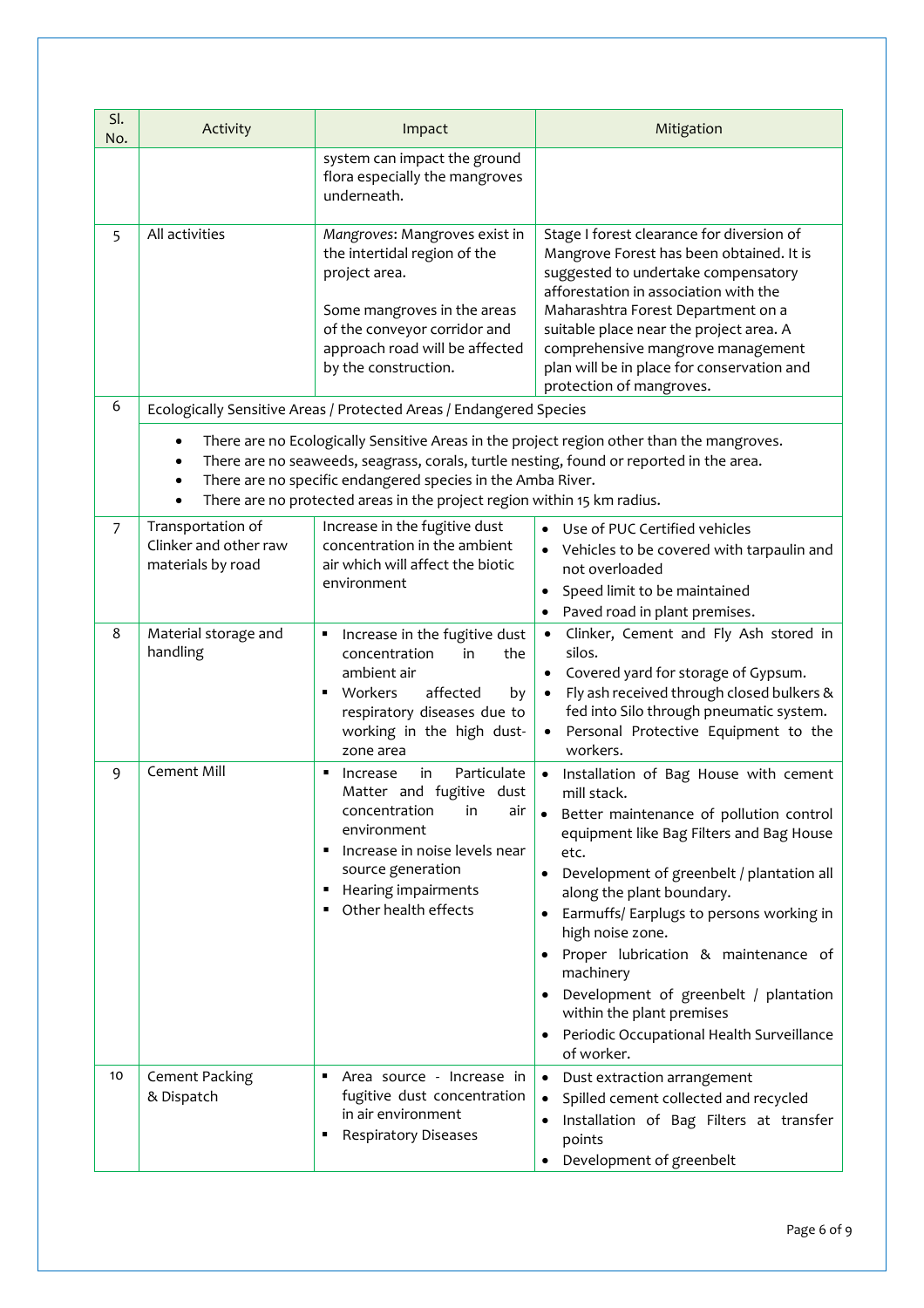| SI.<br>No. | Activity | Impact | Mitigation                                                                                                              |  |  |
|------------|----------|--------|-------------------------------------------------------------------------------------------------------------------------|--|--|
|            |          |        | Personal Protective Equipment (Goggles,<br>Mask etc.) to worker.<br>Health<br>Periodic<br>Occupational<br>Surveillance. |  |  |

#### **E.5. Analysis of Alternatives**

To find an ideal location for berthing of barges in Amba River analysis of alternatives has been carried out. Amba River is being used as a national water way no. 10 for a total length of 45 km. In line with compliance to MCZMA suggestion, ACL had assessed six alternative sites along Amba River to minimize impact of proposed project on Mangroves, Marine ecology & biodiversity.

# **E.6. Post Project Monitoring**

Post project monitoring will be undertaken to find the variation in baseline environment in the project area. Main pollutant/ parameters which likely to alter during construction and operational period will be monitored. The monitoring plan for the proposed project is given below.

| Purpose                                                                                        | Parameters                                                                                                                                      | No. of<br>stations | Frequency<br>during<br>construction | Frequency<br>during<br>Operation |  |
|------------------------------------------------------------------------------------------------|-------------------------------------------------------------------------------------------------------------------------------------------------|--------------------|-------------------------------------|----------------------------------|--|
| <b>Seawater &amp; Sediment Quality</b>                                                         |                                                                                                                                                 |                    |                                     |                                  |  |
| To monitor impacts on<br>seawater and<br>sediment quality                                      | Turbidity, nutrients and heavy<br>metals in water and sediment                                                                                  | 3                  | Quarterly                           | Half yearly                      |  |
| <b>Marine Ecology</b>                                                                          |                                                                                                                                                 |                    |                                     |                                  |  |
| To determine whether<br>the habitat and<br>community structure,<br>have been altered           | Measurements of various<br>parameters: primary<br>production, phytoplankton,<br>zooplankton, benthos,<br>bacteria, in the marine<br>environment | 3                  | Quarterly                           | Half yearly                      |  |
| <b>Intertidal Benthos</b>                                                                      |                                                                                                                                                 |                    |                                     |                                  |  |
| To determine the<br>composition and<br>distribution of major<br>groups of inter tidal<br>fauna | Benthic faunal composition in<br>the water and sediment of the<br>port basin and channel.                                                       | 3                  | Quarterly                           | Half yearly                      |  |

# **E.7. Additional Studies**

Hydrodynamic model – MIKE 21 HD: The tide and wind induced flow fields over the project area are determined using MIKE 21 HD (Hydrodynamic) module. The flow filed in the Amba River has been simulated over a period of one lunar cycle covering spring tide and neap tide. The variation of current speed and direction in Amba River during spring and neap tidal phase were studied along the proposed project site.

Sediment transport model - MIKE 21 ST: The bed level changes in Amba Rive due to the implementation of proposed berthing jetty were studied using MIKE 21 ST (Sediment Transport). The bed shows negligible changes in the vicinity of proposed project region indicating the riverbed remains uniform. Hence, it is noticed that there will not be any impact on the river environment with the proposed development.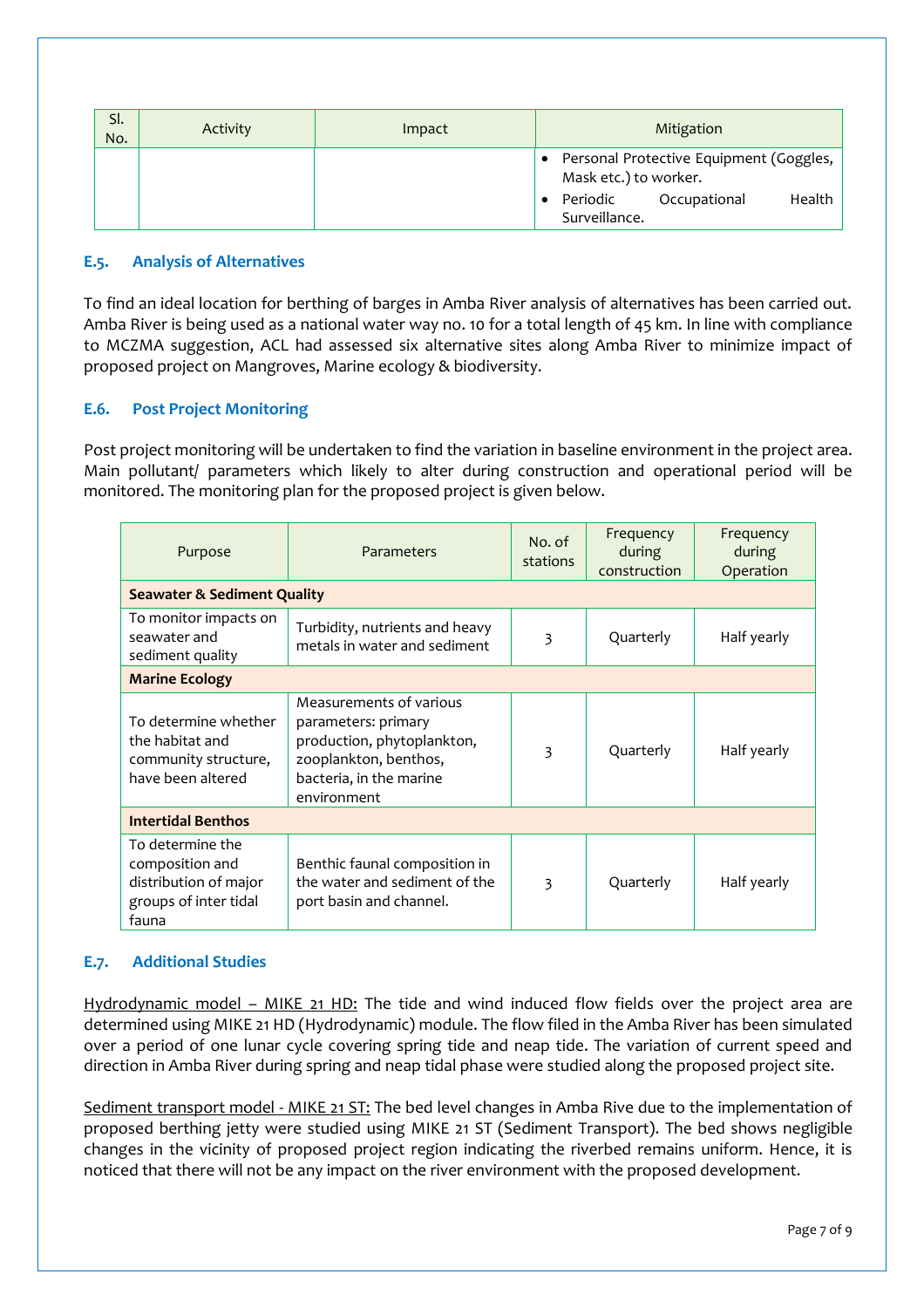Dredge disposal model – MIKE 21 PA: Capital dredging of 60,000 m3 is anticipated in the vicinity of the berthing area. Dispersal of dredge spoil has been carried out using MIKE 21 PA (Particle Analysis) model to assess the change in seabed level due to dumping and impact on marine environment.

Oil spill model – MIKE 21 SA: Accidental oil spill and leakage of oil spill has been studied MIKE 21 SA (Spill Analysis) and appropriate contingency plan is outlined.

Vessel traffic study: In the year 2019-20, there were 851 ship calls at the ports including one foreign vessel and the rest coastal vessels. Apart from the ships, 36 barges operate in these ports bringing bulk cargo from the mother ships anchored offshore at the Mumbai Port. About 20-30 barges operate daily in the area. In addition, small fishing crafts also operate in the area for fishing purpose. These country crafts include 122 mechanised and 282 non-mechanised boats (Dept. of Fisheries, Alibag, Govt. of Maharashtra) and there are RO - RO services between Rewas & Mandwa in Amba River and Gateway of India, Mumbai.

Ship navigation & tranquility study: The proposed Jetty in Amba River is about 32 km from open sea and 17 km from the Dharamtar creek mouth. The waves from open sea propagate into Dharamtar creek and Amba River in the east. The offshore wave data have been compiled from NIOT Wave Atlas, 2014. The wave height varies from 2 m to 4 m during southwest monsoon, between 1 m and 2 m during northeast monsoon and between 0.5 m and 1 m during fair weather. The predominant wave direction remains between the sector 240° N and 270° N throughout the year. Due to refraction, the wave height reduces to 1.5 to 3 the m during monsoon close to Dharamtar creek mouth. The waves at the mouth of the creek then will tend to enter the Amba River. There will be more than 50% attenuation when it reaches the Amba River. The course of Amba River totally takes 180° turn (towards south) and with a narrow gorge. So, the penetration of wave further into Amba River is very much restricted and it is found to be absent after Narwel. So, there will be tranquility at the jetty location throughout the year.

To substantiate the nil wave effect and to assess the safe navigation of vessels in Amba River, ship navigation studies have been carried out using SHIPMA (SHIP Maneuvering) software and the findings are outlined.

Disaster Management Plan (DMP): DMP including the onsite & offsite emergency plans has also been prepared and included in the report. Necessary safety procedures should be followed to minimize the impact of risk involved during the operational stage.

As project area is located near to coast, the area is also vulnerable to natural disasters. Although, these are rare events, coordination with national agencies and Govt. bodies will be the key to manage such events. Necessary facilities for emergency management will be provided to the workers. Emergency facilities include lifesaving jackets, ropes, Assembly points, Evacuation Route, and Medical Facilities. An Emergency Disaster Management Cell should be formed to deal with emergency situations.

Oil spills may occur from ships either accidentally or due to illegal operational discharges. Accidental discharges may involve the escape of bunker fuel or oil cargo. An oil spill contingency plan is prepared to deal with the spill.

# **E.8. Project Benefits**

Development of proposed project will have direct benefit for the local people immensely in terms of continuous economic benefits. Improvements in Physical Infrastructure, Social Infrastructure, Employment Potential and Other Tangible Benefits through CSR & CER activities are the key benefits expected from the project.